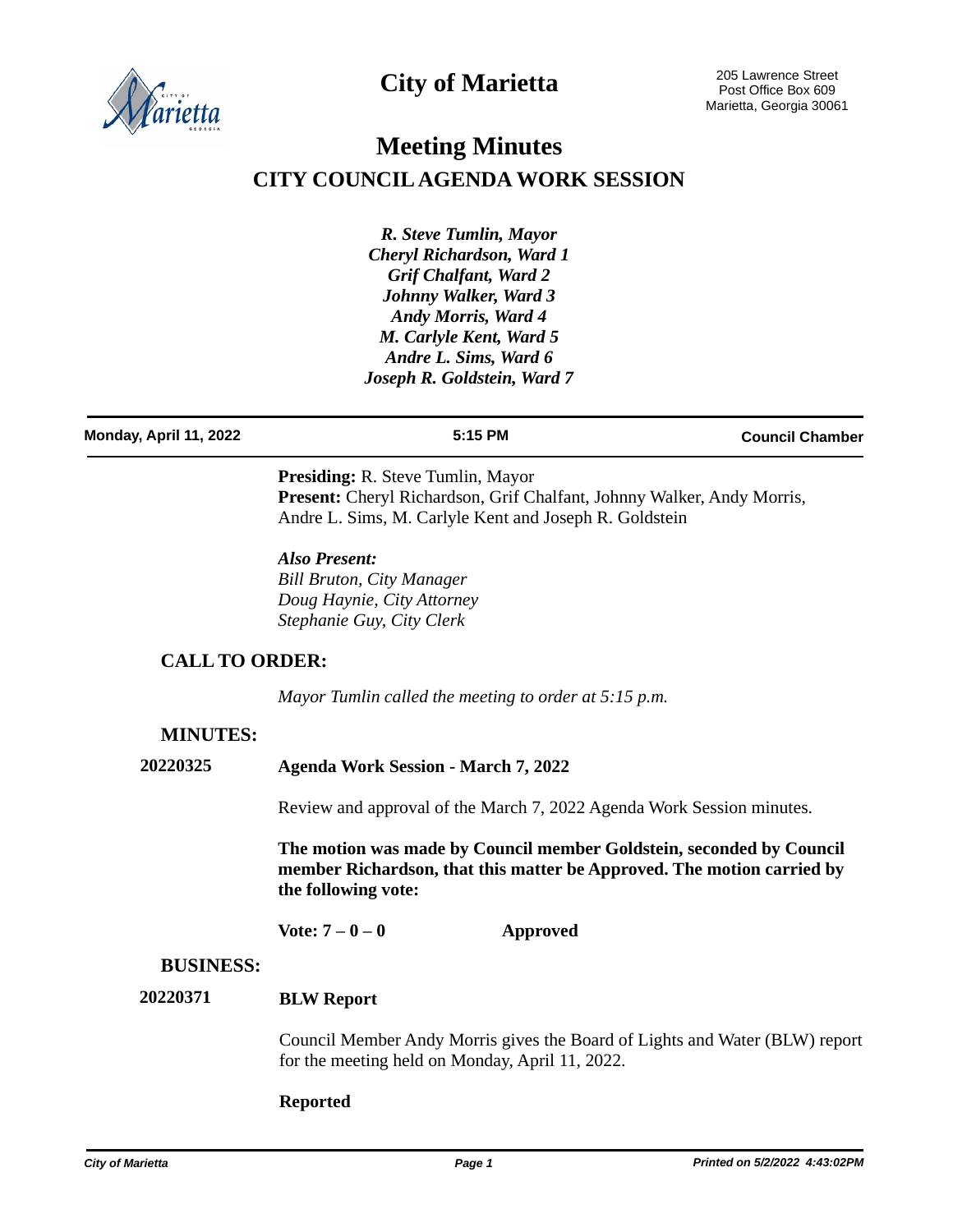| 20220317 | <b>Pay Study Report Presentation</b>                                                                                                                                                                                                                              |                                                                                                                                                                                                                                                      |  |
|----------|-------------------------------------------------------------------------------------------------------------------------------------------------------------------------------------------------------------------------------------------------------------------|------------------------------------------------------------------------------------------------------------------------------------------------------------------------------------------------------------------------------------------------------|--|
|          | Presentation of the Pay Study results by Evergreen Solutions.                                                                                                                                                                                                     |                                                                                                                                                                                                                                                      |  |
|          | City Manager Bill Bruton and representatives from Evergreen Solutions presented<br>a summary of the results of the pay study.                                                                                                                                     |                                                                                                                                                                                                                                                      |  |
|          | Discussion was held by Council.                                                                                                                                                                                                                                   |                                                                                                                                                                                                                                                      |  |
|          | Motion to approve the recommendations presented in the compensation review<br>conducted by Evergreen Solutions and including the additional compensation<br>recommendations presented by the City Manager and staff. Such changes to be<br>effective May 1, 2022. |                                                                                                                                                                                                                                                      |  |
|          | Further approving payments for partial reimbursement of qualified expenses<br>incurred by eligible employees of the City of Marietta/BLW due to COVID-19<br>pandemic.                                                                                             |                                                                                                                                                                                                                                                      |  |
|          | The motion was made by Council member Goldstein, seconded by Council<br>member Richardson, that this matter be Recommended for Council Agenda<br>Non-Consent. The motion carried by the following vote:                                                           |                                                                                                                                                                                                                                                      |  |
|          | Vote: $7 - 0 - 0$                                                                                                                                                                                                                                                 | <b>Recommended for Council Agenda Non-Consent</b>                                                                                                                                                                                                    |  |
| 20220320 | <b>State Road Repaving</b>                                                                                                                                                                                                                                        |                                                                                                                                                                                                                                                      |  |
|          | Motion to draft a letter to the Georgia Department of Transportation regarding the<br>repaving of State Roads in Marietta.                                                                                                                                        |                                                                                                                                                                                                                                                      |  |
|          | The motion was made by Council member Chalfant, seconded by Council<br>member Richardson, that this matter be Recommended for Approval -<br>Consent Agenda. The motion carried by the following vote:                                                             |                                                                                                                                                                                                                                                      |  |
|          | Vote: $7 - 0 - 0$                                                                                                                                                                                                                                                 | Recommended for Approval – Consent Agenda                                                                                                                                                                                                            |  |
| 20220087 | <b>Sanitary Conditions and Procedures</b>                                                                                                                                                                                                                         |                                                                                                                                                                                                                                                      |  |
|          | Motion to approve the revised ordinance to Sect. 7-4-2-110 - Sanitary Conditions<br>and Procedures.                                                                                                                                                               |                                                                                                                                                                                                                                                      |  |
|          | In depth discussion was held regarding the proposed revisions to ordinance to the<br>Sanitary Conditions and Procedures ordinance.                                                                                                                                |                                                                                                                                                                                                                                                      |  |
|          | An amendment to the motion was made by Council member Goldstein, seconded<br>by Council member Richardson, to approve the proposed revisions, with the<br>following amendments:                                                                                   |                                                                                                                                                                                                                                                      |  |
|          | violation.                                                                                                                                                                                                                                                        | 1. The notice of violation shall be sent to the owner of said property on the records<br>of the Cobb County Tax Assessor, unless the city receives actual notice that<br>another person owns said property, that owner shall be responsible for said |  |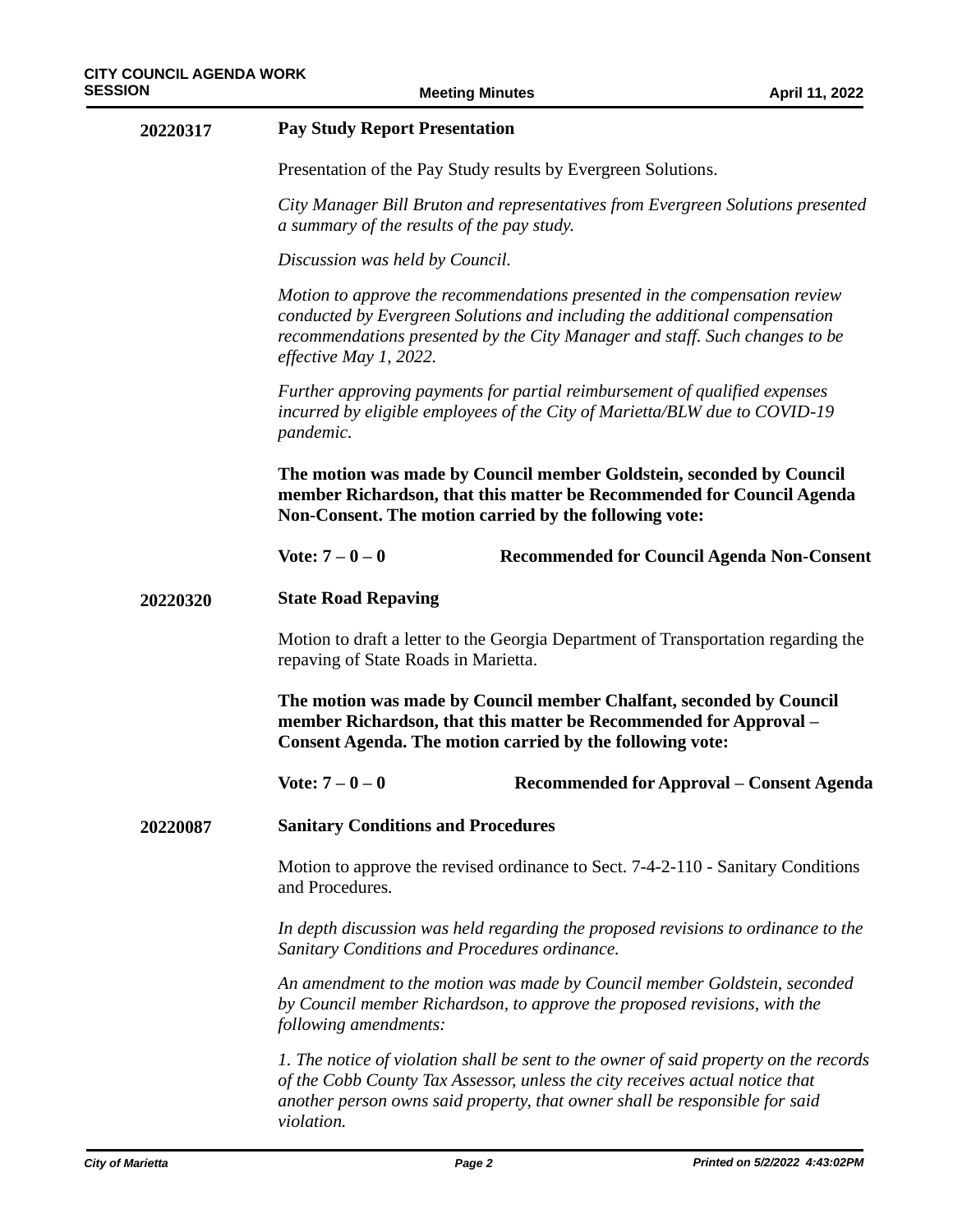*2. The penalty of imprisoned shall be removed from the ordinance, listed in paragraph M and N under 7-4-2-110, Sanitary conditions and procedures.*

*The motion failed by the following vote:*

*Vote: 1 – 6 – 0 Failed Voting Against: Cheryl Richardson, Grif Chalfant, Johnny Walker, Andy Morris, Andre Sims and M. Carlyle Kent* 

*An amendment to the motion was made by Council member Goldstein, seconded by Council member Richardson, to approve the proposed revisions, with the following amendment:*

*1. The penalty of imprisoned listed in paragraph M and N shall be removed from the ordinance.*

*The motion failed by the following vote:*

*Vote: 1 – 6 – 0 Failed Voting Against: Cheryl Richardson, Grif Chalfant, Johnny Walker, Andy Morris, Andre Sims and M. Carlyle Kent*

*The original motion already appears on the Council agenda for a second reading.*

**This matter already appears on the Council agenda.**

*The meeting was recessed at 7:15 p.m., and reconvened at 7:20 p.m.*

#### **Code Enforcement Noise Ordinance 20220058**

Discussion of the Code Enforcement Noise Ordinance.

*In depth discussion was held regarding the proposed revisions to ordinance to the Code Enforcement Noise ordinance*

*A motion was made by Council member Kent, seconded by Council member Richardson, that this matter be forwarded to the Council agenda, as presented.* 

*An amendment to the motion was made by Council member Goldstein, seconded by Council member Walker, to approve the proposed revisions, with the following amendment:*

*1. The penalty of imprisoned shall be removed from the ordinance, listed in paragraph 10-6-100(A) - Enforcement procedures.* 

*The motion failed by the following vote:*

*Vote: 3 – 4 – 0 Failed Voting Against: Cheryl Richardson, Grif Chalfant, Andy Morris and Andre Sims*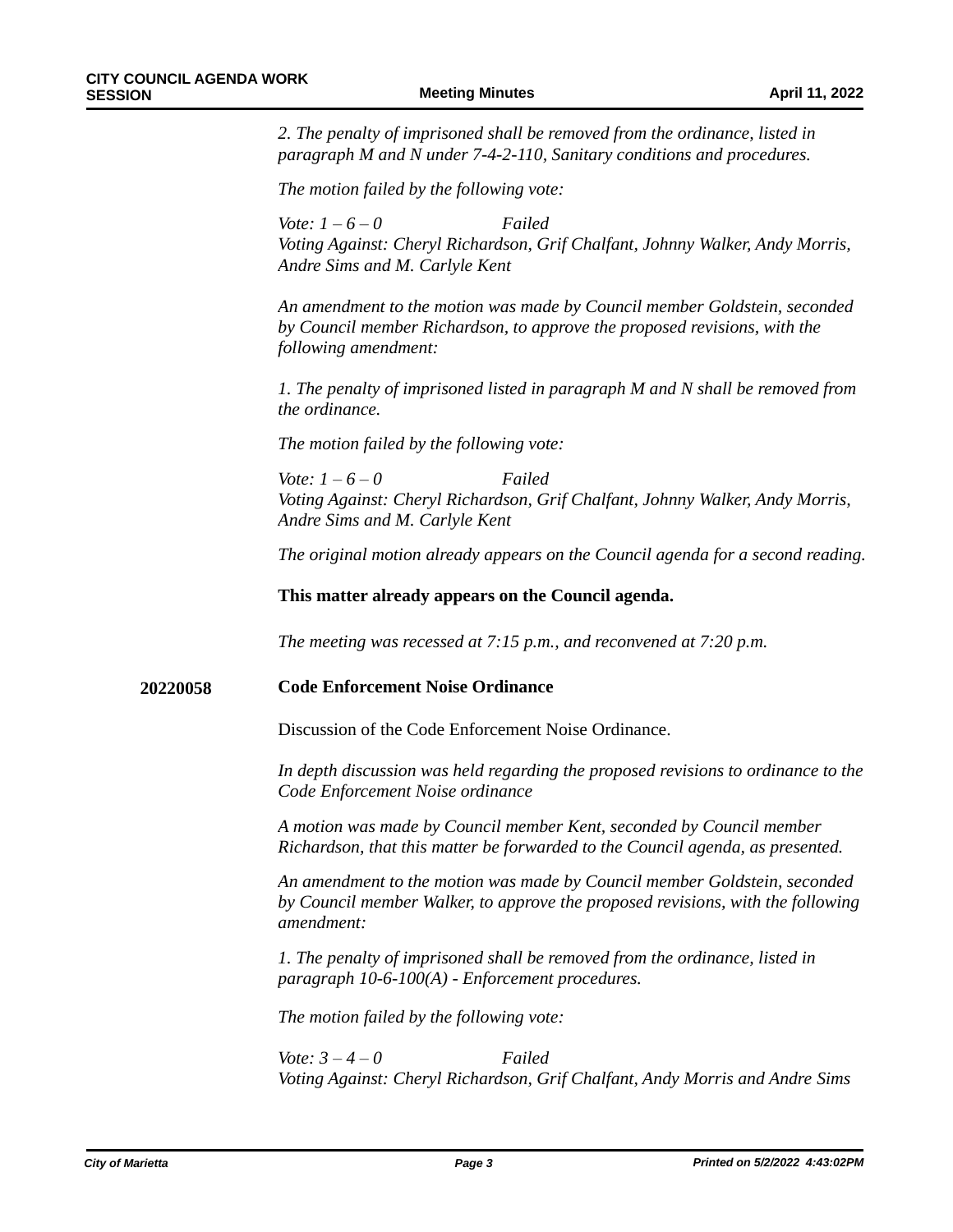*Mayor Tumlin called for a vote on the original motion.*

*The motion was made by Council member Kent, seconded by Council member Richardson, that this matter be forwarded to the Council agenda, as presented.*

*The motion carried by the following vote:*

*Vote: 4 – 3 – 0 Approved Voting Against: Cheryl Richardson, Johnny Walker, and Joseph R. Goldstein*

*Mayor Tumlin vetoed the motion. (The official veto is on file in the City Clerk's Office.)*

*City Attorney Doug Haynie explained the veto process, stating that it would take five (5) votes to override a veto. No motion was made to override the veto.*

### **Referred to the Judicial/Legislative Committee**

### **20220321 Attached Townhome Moratorium**

Motion to approve a moratorium on attached townhome developments within the city.

*Discussion was held.* 

*A motion was made by Council member Walker, seconded by Council member Chalfant, to approve a moratorium on the application and processing by the staff of the City of new residential zoning applications, re-zonings, and annexations for attached residential housing developments.* 

*An amendment to the motion was made by Council member Richardson, seconded by Council member Chalfant, to approve the moratorium until the City completes its review and update to its Zoning Ordinance or until December 31, 2022, whichever first occurs. The motion carried by the following vote:*

*Vote: 4 – 3 – 0 Approved Andy Morris, M. Carlyle Kent and Joseph R. Goldstein*

*Mayor Tumlin called for a vote on the original motion, as amended.*

*The motion was made by Council member Walker, seconded by Council member Chalfant, to approve a moratorium on the application and processing by the staff of the City of new residential zoning applications, re-zonings, and annexations for attached residential housing developments until the City completes its review and update to its Zoning Ordinance or until December 31, 2022, whichever first occurs. The motion carried by the following vote:*

*Vote: 4 – 3 – 0 Recommended for Council Agenda Non-Consent Andy Morris, M. Carlyle Kent and Joseph R. Goldstein*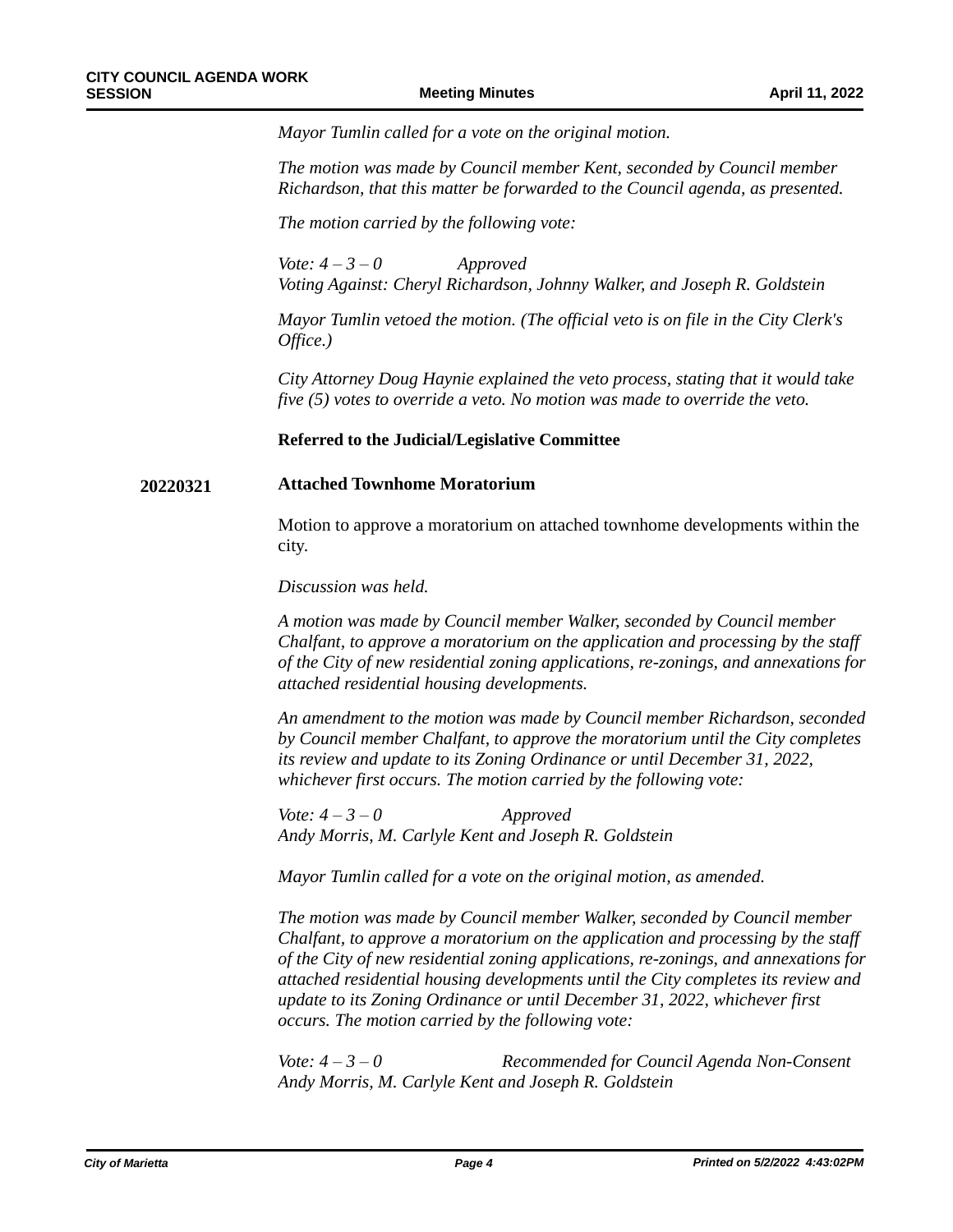| 20220322 | <b>Youth Council</b>                                                                                                                                                                                  |  |  |
|----------|-------------------------------------------------------------------------------------------------------------------------------------------------------------------------------------------------------|--|--|
|          | Motion for a discussion on moving forward with the idea of a Marietta Youth<br>Council.                                                                                                               |  |  |
|          | In depth discussion was held.                                                                                                                                                                         |  |  |
|          | A motion was made by Council member Richardson, seconded by Council<br>member Goldstein, that this matter be Recommended for Council Agenda<br>Non-Consent. The motion carried by the following vote: |  |  |
|          | Vote: $6 - 0 - 1$<br><b>Recommended for Council Agenda Non-Consent</b><br><b>Abstaining: Andy Morris</b>                                                                                              |  |  |
| 20220385 | <b>Legislative Update</b>                                                                                                                                                                             |  |  |
|          | An update of the 2022 Georgia Legislative Session.                                                                                                                                                    |  |  |
|          | <b>Presented</b>                                                                                                                                                                                      |  |  |
| 20220372 | <b>Draft City Council Agenda</b>                                                                                                                                                                      |  |  |
|          | Review and approval of the Wednesday, April 13, 2022, DRAFT City Council<br>Agenda.                                                                                                                   |  |  |
|          | -under Presentations: A presentation was added by Council member Morris.                                                                                                                              |  |  |
|          | -under Unscheduled Appearances: Kiarra Wilbanks was removed from the<br>agenda and Donald Barth was added.                                                                                            |  |  |
|          | -under Minutes: Agenda items 20220327 and 20220328 were added to the<br>consent agenda.                                                                                                               |  |  |
|          | -under Ordinances Agenda items 20220230 and 20220231 were removed from<br>the agenda.                                                                                                                 |  |  |
|          | -under City Attorney: Agenda items 20220340, 20220354, 20220375 and<br>20220376 were added to the consent agenda.                                                                                     |  |  |
|          | -under Judicial/Legislative Agenda item 20220233 was removed from the<br>agenda.                                                                                                                      |  |  |
|          | -under Judicial/Legislative: Agenda item 20220166 was removed from consent.                                                                                                                           |  |  |
|          | -under Judicial/Legislative Agenda item 20220300 was added to the consent<br>agenda                                                                                                                   |  |  |
|          | -under Public Works: Agenda item 20220305 was added to the consent agenda.                                                                                                                            |  |  |
|          | -under Other Business: Agenda item 20220379 was added to the consent agenda.                                                                                                                          |  |  |
|          |                                                                                                                                                                                                       |  |  |

### **Discussed**